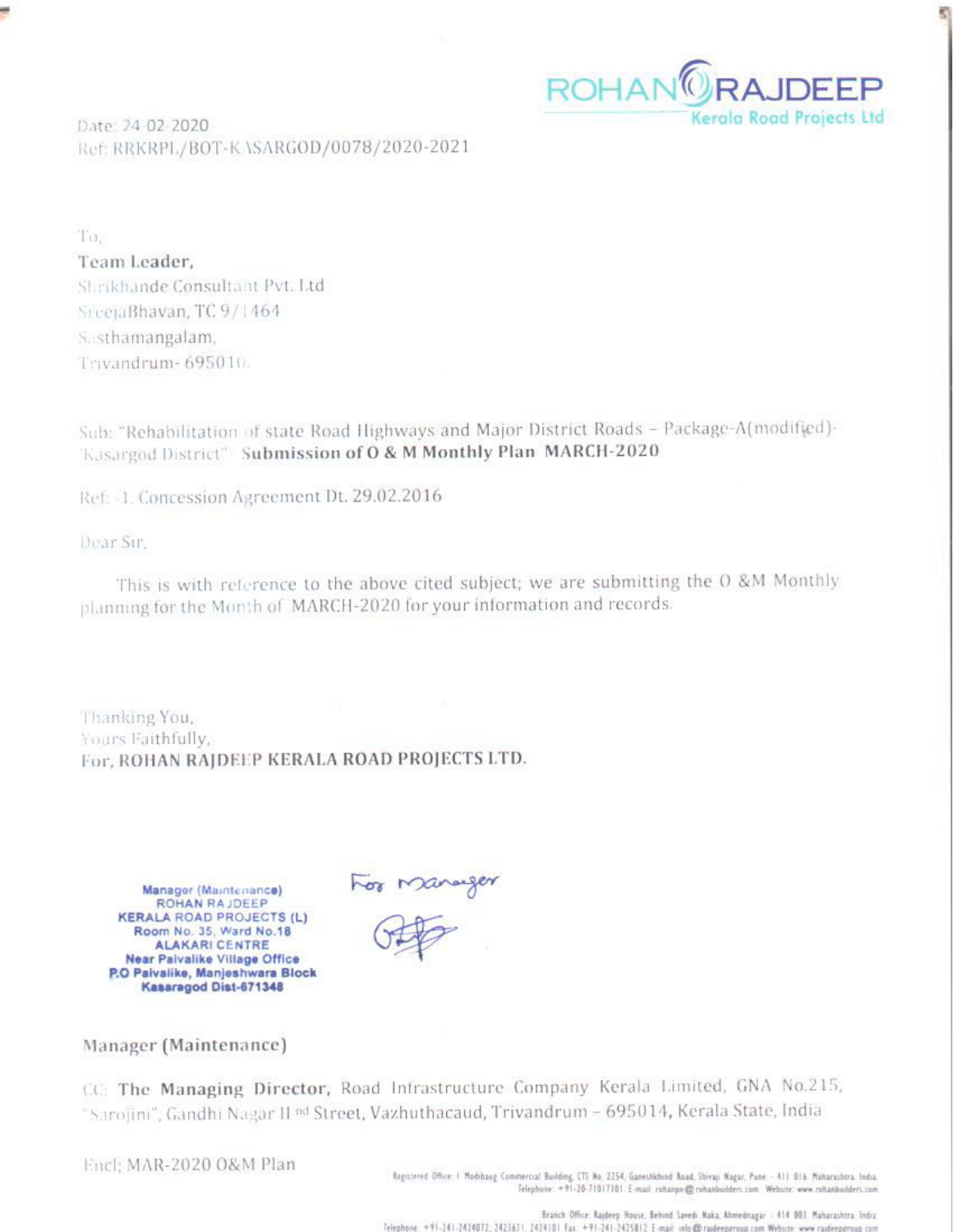# **OPERATION & MAINTENANCE REPORT**

For

"Rehabilitation of state highways and major district roads Package A (Modified) {Kasargod District} Under DBFMT on Annuity Basis"

Bv

"Concessionaire: Rohan Rajdeep Kerala Road Project Limited"



Authority



Road Infrastructure Kerala Company Limited

Road Infrastructure Company Kerala Limited, GNA No.215, "Sarojini", Gandhi Nagar II <sup>nd</sup> Street, Vazhuthacaud, Trivandrum - 695014 Kerala State, India

**MARCH-2020** 

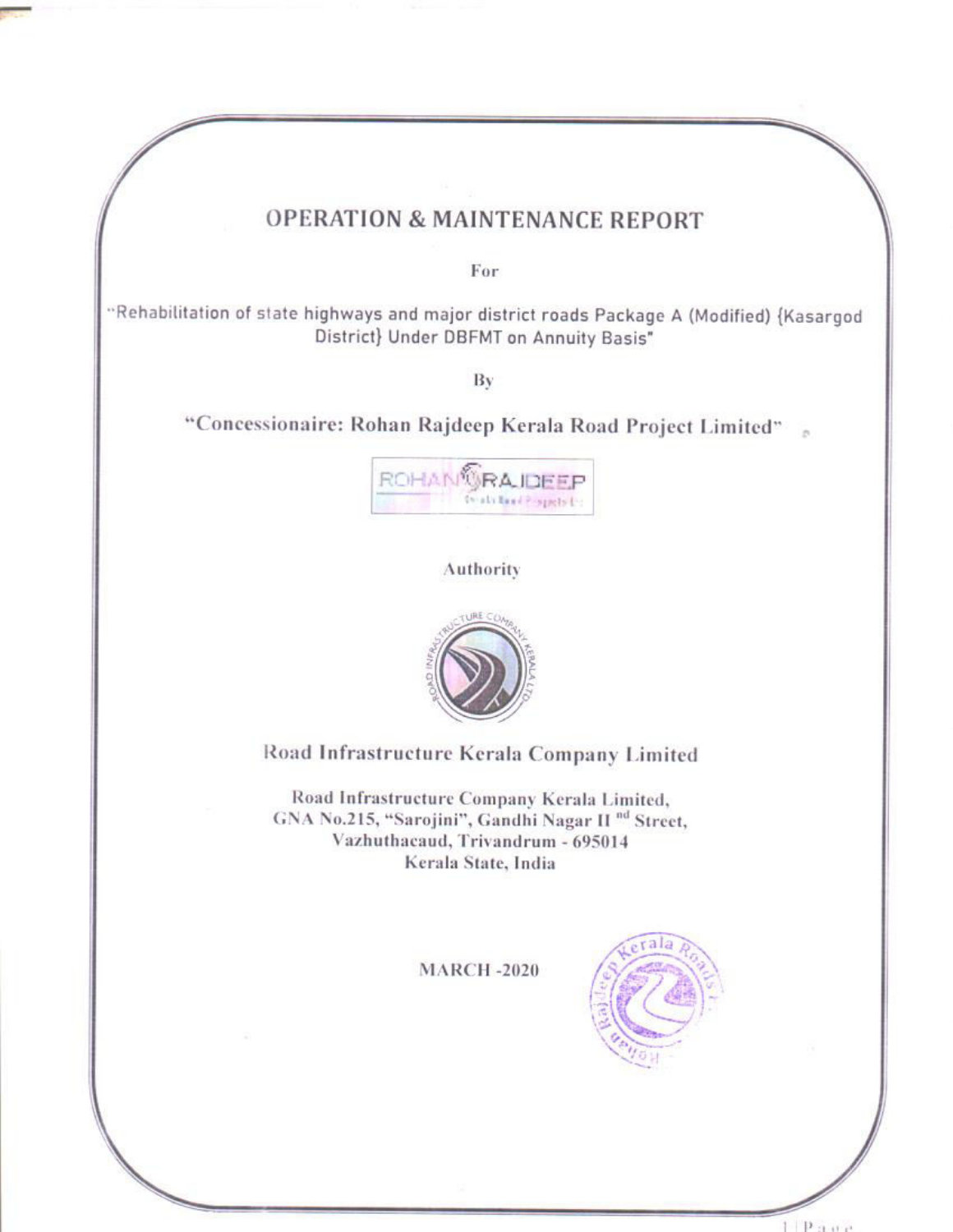# **TABLE OF CONTENTS**

 $\mathcal{L}^{\prime}$ 

| Sr.no          | Particulars                                  | Page No                     |
|----------------|----------------------------------------------|-----------------------------|
|                | Section-I - Introduction                     | $\overline{\boldsymbol{3}}$ |
|                | Introduction<br>а.                           |                             |
| $\overline{2}$ | Section- II - Operation & Maintenance Manual | 5                           |
|                | a. Operation Part of O & M Manual            | $6 - 9$                     |
| $\mathfrak{Z}$ | Section- III - Monthly Project Planning      | 10                          |
|                | a. Vidhyanagar-Seethangoli Road              | 11                          |
|                | Uppala-Kaniyana Road<br>b.                   | 12                          |

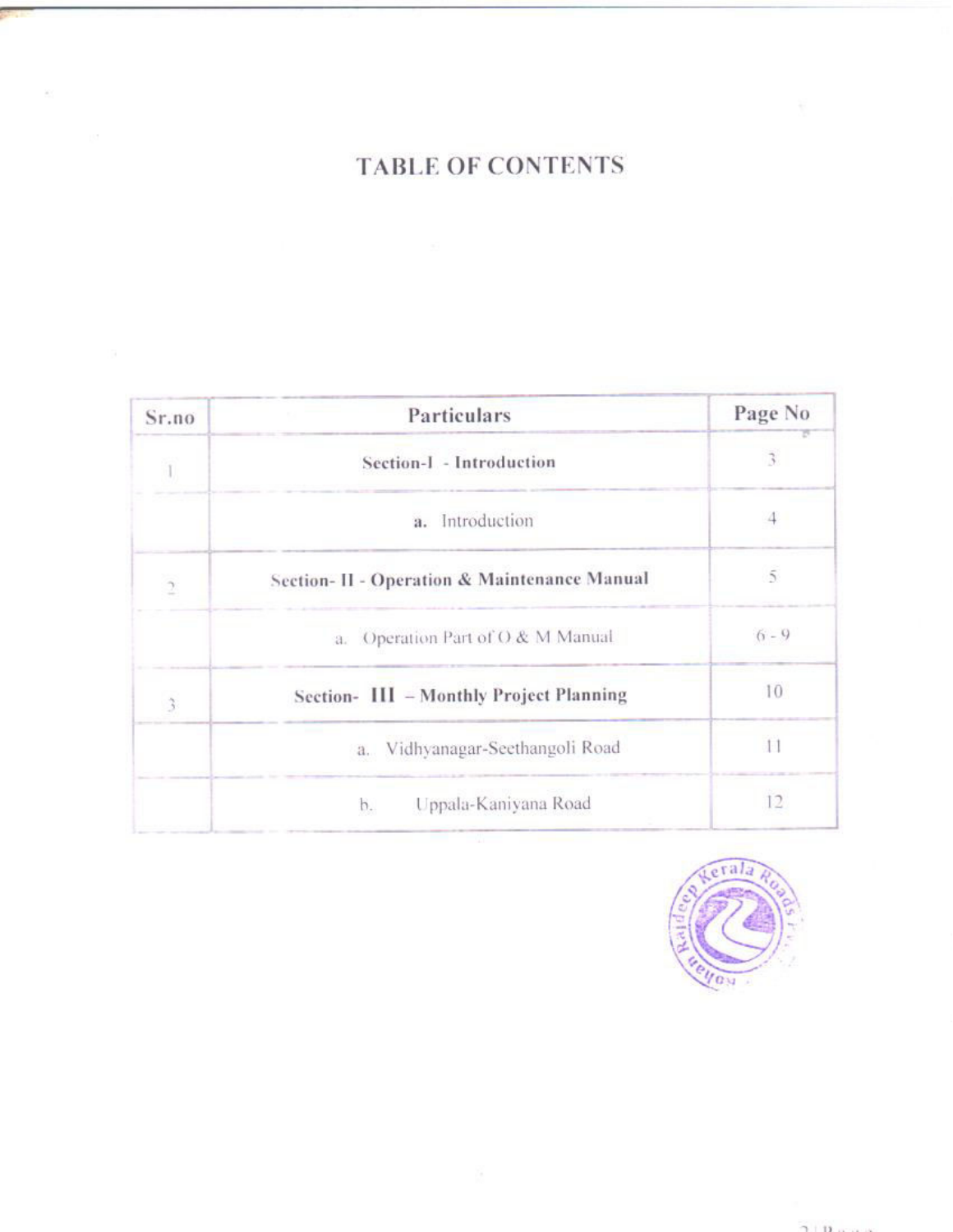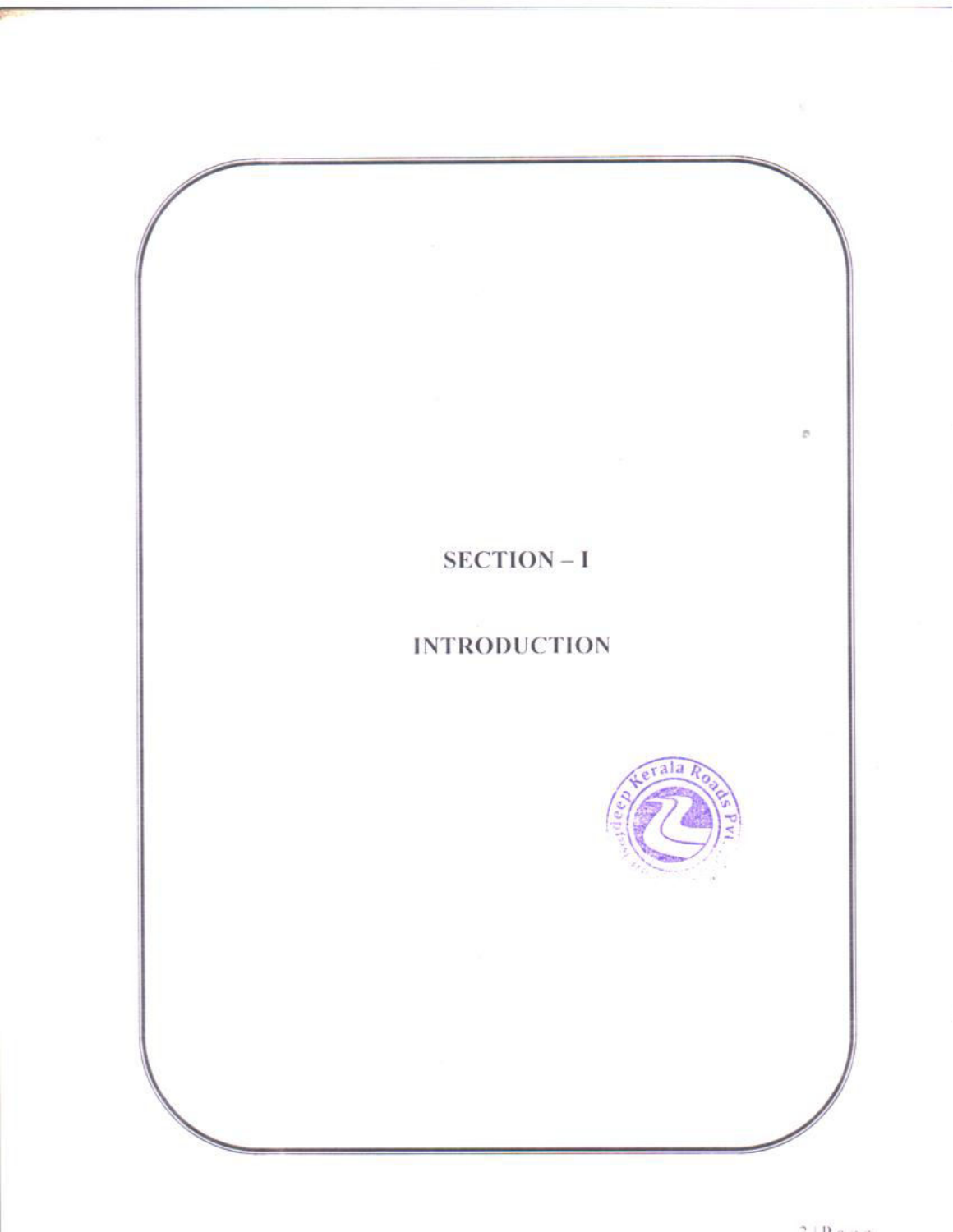### **INTRODUCTION**

- The Government of Kerala has established a new firm "Road Infrastructure Company Kerala Limited. (RICKL) with equity participation of Kerala Fund Road Board and GOK for the implementation of the Project.
- The Government of Kerala has appointed 'The Managing Director RICKL' as Authority.
- The Government of Kerala has entrusted the Authority to Design Build Maintain & Transfer (DBFMT) of State Highway and Major District Road- Package A (Modified). Total length 25km in State of Kerala
- · The Authority accordingly had invited proposal and have selected M/s Rohan Rajdeep Tollways Limited as a Concessionaire for the above captioned project.
- The Concessionaire with respect to Provision of the Tender has incorporated a SPV company viz. M/s Rohan Rajdeep Kerala Road Projects Limited and accordingly the Agreement has been executed between M/s Road Infrastructure Company Kerala limited and M/s Rohan Raideep Kerala Road Projects Limited on 29<sup>th</sup> February 2016.
- M/S Rohan Rajdeep Kerala Road Projects Limited (SPV) a company incorporated under the provisions of the companies act. 2013.
- · The Concessionaire has appointed Rajdeep Buildcon Pvt. Ltd., Ahmednagar as an EPC Contractor vide agreement dated 3<sup>rd</sup> March 2016.
- The Authority has appointed M/s Shrikhande Consultants as the Independent Engineer.
- There are two roads Vidvanagar Seethangoli (9.40KM) and Uppala Kaniyana Road (15,60Km) both comprising of 25Kms.
- The Concessionaire appointed Rajdeep Buildcon Pvt.I.td for Operation and maintenance of the Road project and signed the Agreement 15-June 2017.
- COD obtained is from 13-06-2017 and completion date of project is 01-11-2017

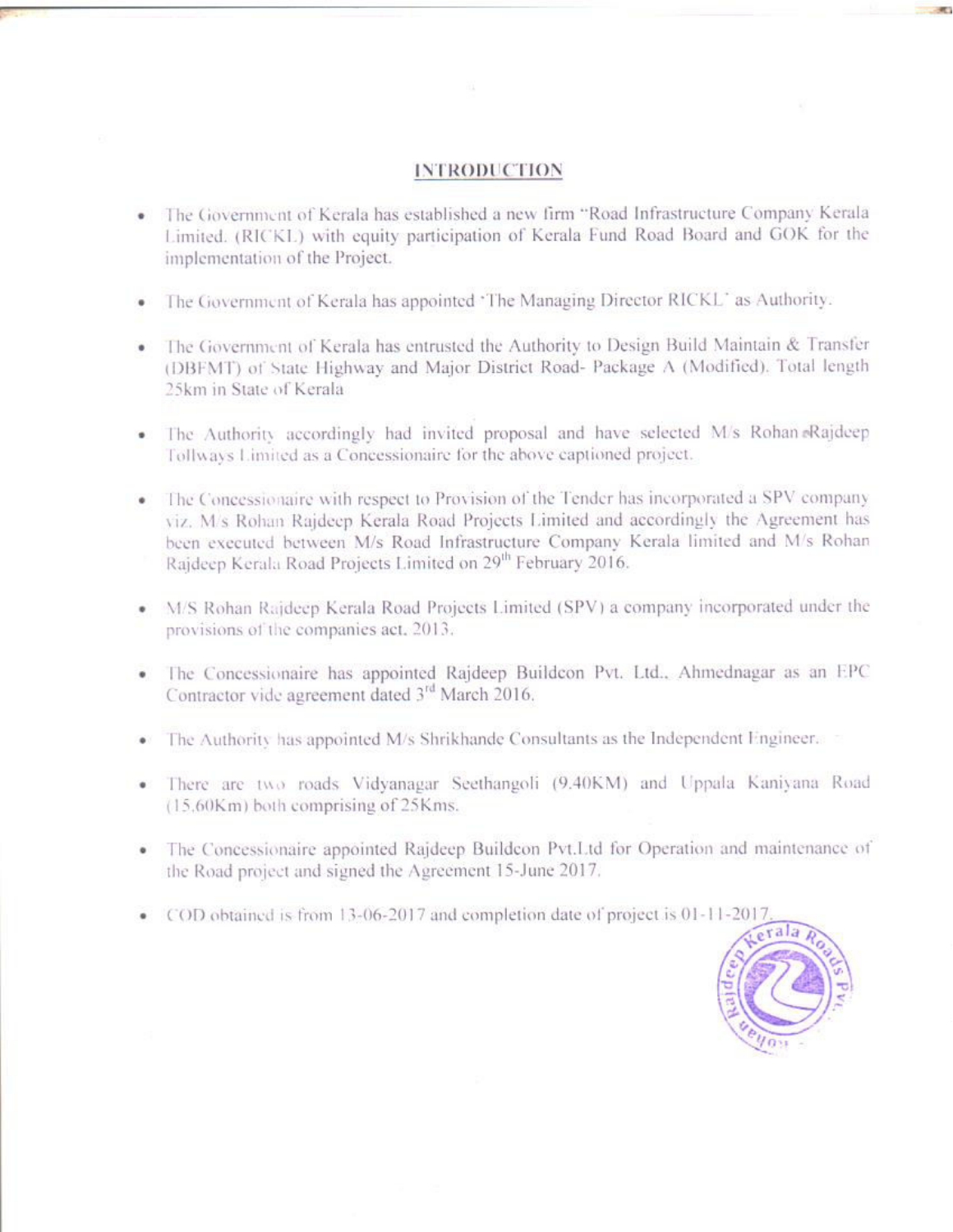

## OPERATION & MAINTENANCE PART OF THE O&M **MANUAL**



 $\mathcal{D}$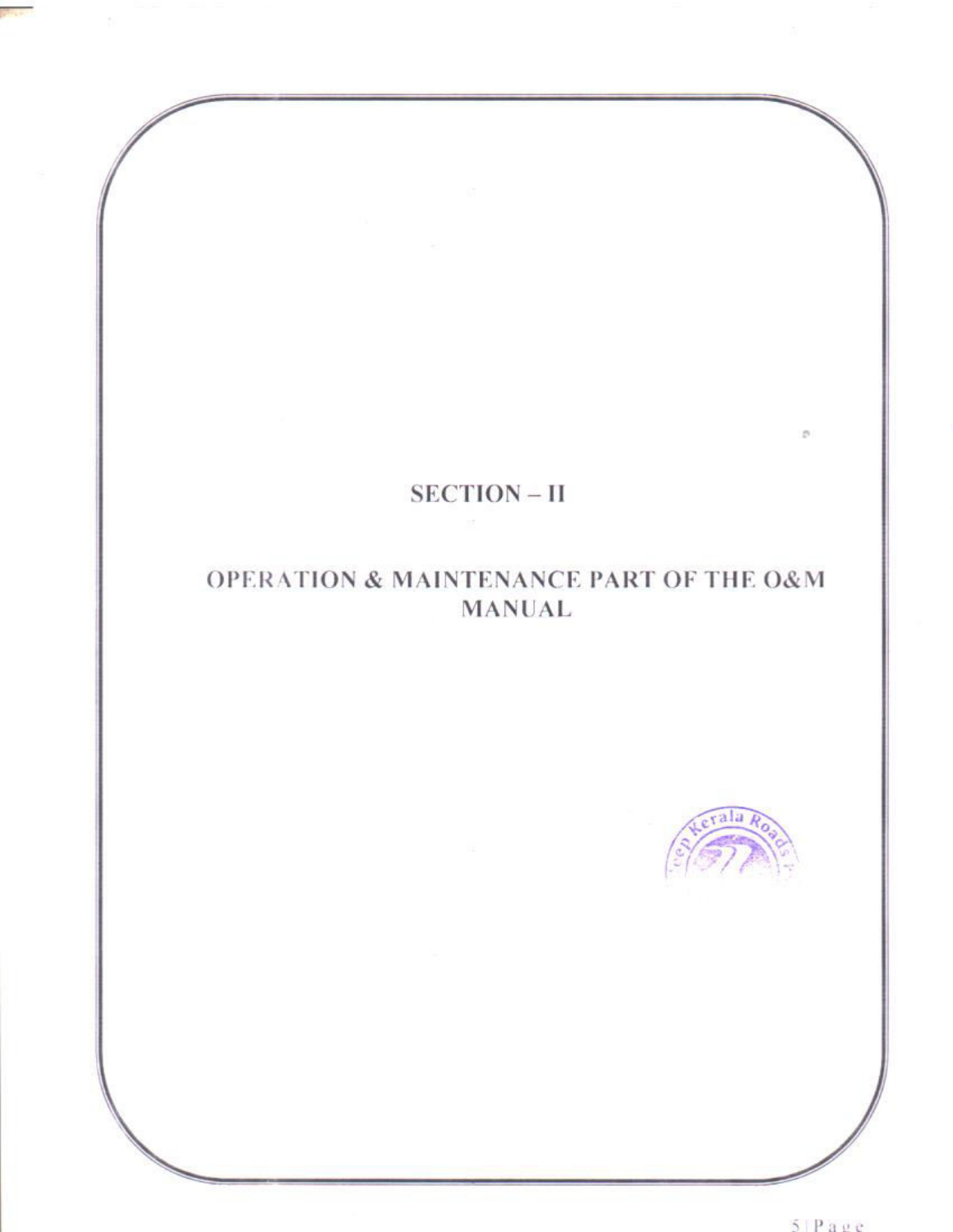### OPERATION AND MAINTENANCE REQUIREMENTS

We have maintained and assured with the following details at site since Commercial Operation i.e.  $13 - 06 - 2017$ .

- We have ensured the safety of the personnel deployed on and users of the Project facilities or part thereof:
- Kept the project facilities from undue deterioration and wear.

During the COD since 13-06-2017, we maintained the following:

- The Project Facilities are kept free from undue deterioration and undue wear; ٠
- Applicable and adequate safety measures are taken:
- No delay is caused to users of the Project Facilities
- Adverse effects on the environment and to the owners and occupiers of property and/or land in the vicinity of the Project Facilities, due to any of its actions, are not observed.
- No situation which has occurred on account of any accident or other emergency, if any mishap occurs will be responded as quickly as possible.
- Users are provided with adequate information and forewarned of any event or any other matter affecting the Project Facilities to enable them to control/minimize any adverse consequences by such event or matter;
- Registers are maintained to record grievances or appreciations of members of public in relation to the operation and maintenance of project/project facilities.
- · All materials used in the maintenance, repair and replacement of any of the Project Facilities meet the Design Requirements/standards.

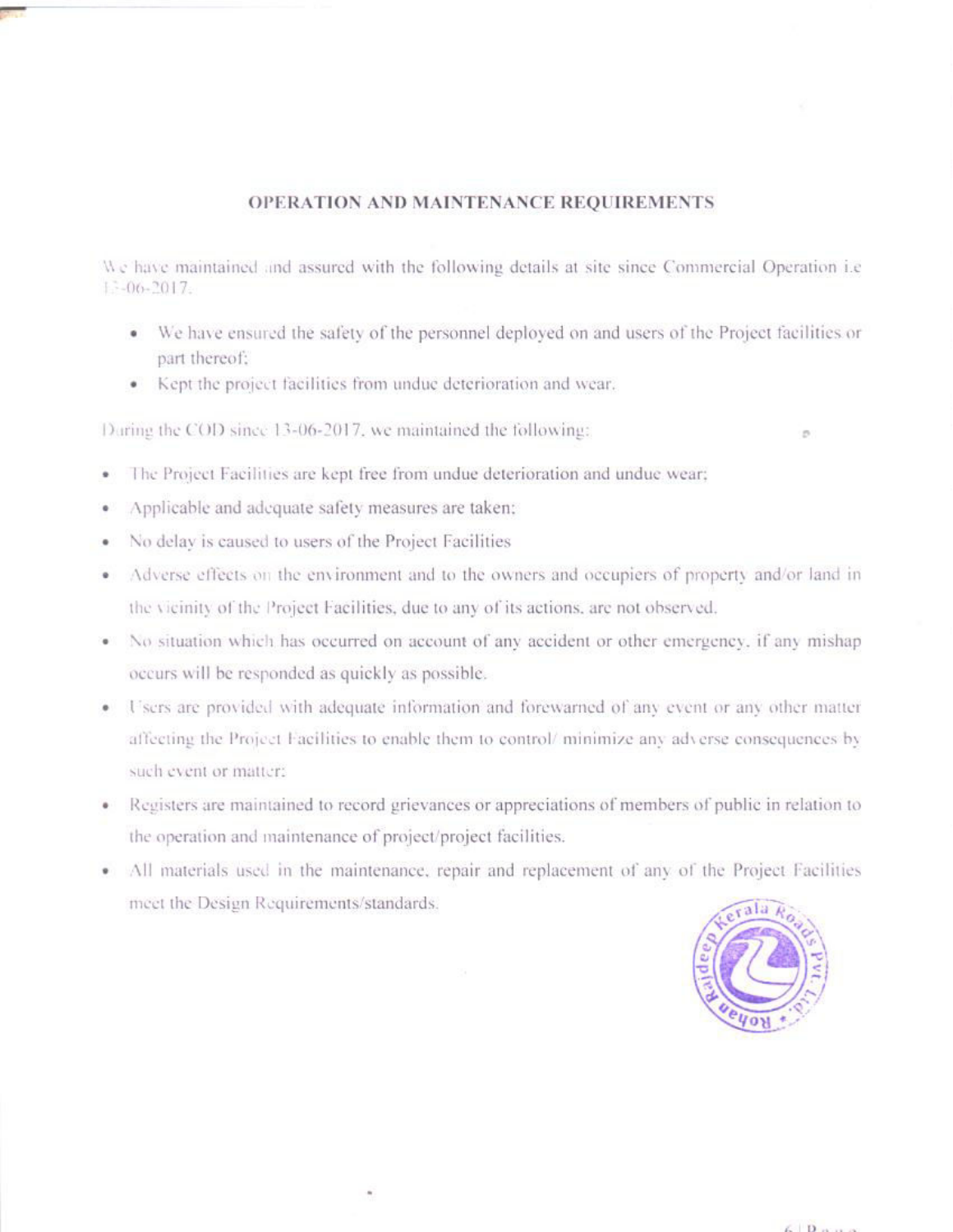As scope of Operation and Maintenance of the project is different, O & M Manual is divided in two sections i.e.:

- Section I Operation Part of the O & M Manual
- Section II Maintenance Part of the  $O & M$  Manual

### Section -1 Operation Part of O & M Manual

We have followed and maintained the below:

- · Permitted smooth and uninterrupted flow of traffic during normal operating conditions.
- All the lighting System has been installed at site and is in working condition.
- · All the Project Facilities and Road Furniture's are properly maintained at site.
	- Pickup Bus Stops ï.

### ROUTINE MAINTENANCE

In order to ensure smooth and uninterrupted flow of traffic during normal operating conditions for all 24 hours of a day, routine maintenance of the Project Facilities are maintained as per :

- · Prompt repairs of concrete joints, drains, lane marking, signage, patching, raised shoulders. drain cleaning, repairing of signs, road marking, carrying out repairs to pavement cracks by sealing, barricades, railing etc are taken care of. No issues have been found regarding this.
- · Replacement of equipment/consumables, horticultural maintenance and repairs to equipment. pavements, bridges, structures and other civil works which are part of the Project/Project Facilities:
- · Undertaking regular condition surveys, including regular monitoring and reporting of the condition of all Roads under the Agreement,
- · Undertaking inspections at the frequencies required (as a minimum) and identifying defects and carrying out maintenance works.
- · Scheduling maintenance work to meet the required maintenance standards.
- · Providing effective traffic management for all works undertaken to ensure public safety and the safety of the Concessionaire's / his agents workforce,
- · Maintaining records of all work undertaken.
- Maintenance of the approach roads to structures and drainage facilities within the iect Site ٠ in accordance with Good Industry Practice:

 $\mathcal{D}$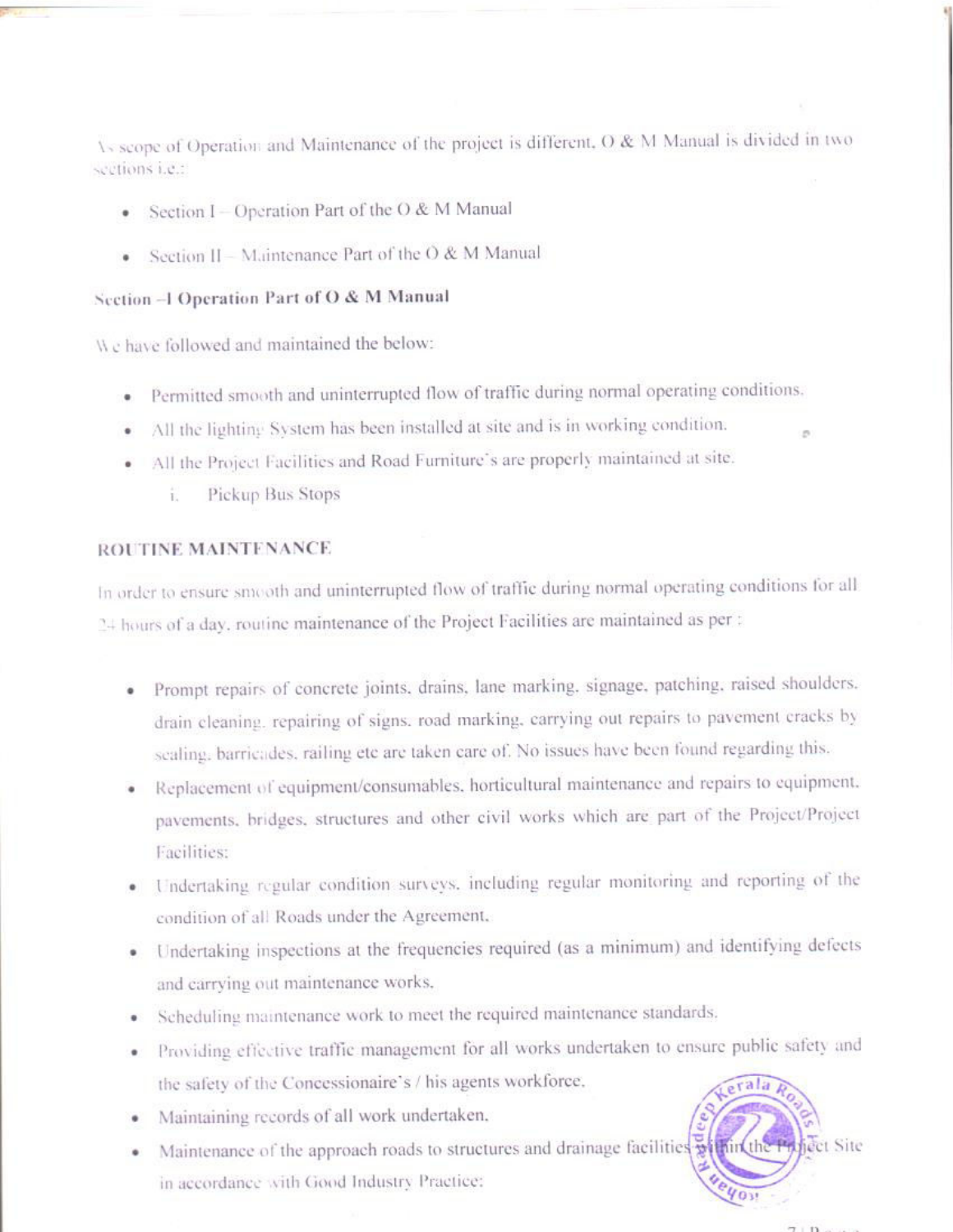- Keeping the Project Site / Project Facilities in a clean, tidy and orderly condition and taking ۰ all practical measures to prevent damage to the Project Facilities or any other property on or near the Project Site.
- Undertaking maintenance works in accordance with the O & M Plan and O&M Manual:
- Preventing, with the assistance of concerned law enforcement agencies where necessary, any unauthorized entry to and exit from including any encroachments on the ROW / Project Site:
- Taking all reasonable measures for the safety of all the workmen, material, supplies and equipment brought to the Project Site.
- Maintenance of road furniture like KM post. Hectometer stones, ROW pillar etc. and attending to repairs to various parts of the road furniture and connected services as and when necessary, and replacement of irreparable items of work in responsible period. At the end of the Concession Period, all road furniture will handed over to Agency in neat, tidy and in usable and working order.
- All traffic signs and markings is kept clear visible and in correct alignment and position.
- 

### PREVENTIVE MAINTENANCE

- We regularly carry out the necessary preventive maintenance activities for the Project ۰ Facilities to ensure adherence to the Design Requirements and specifications throughout the Concession Period
- · Preventive Maintenance includes the activities related to each element and the system as a whole of the Project Highway to ensure that during the Operation Period and at its end is in sound, durable and functional condition

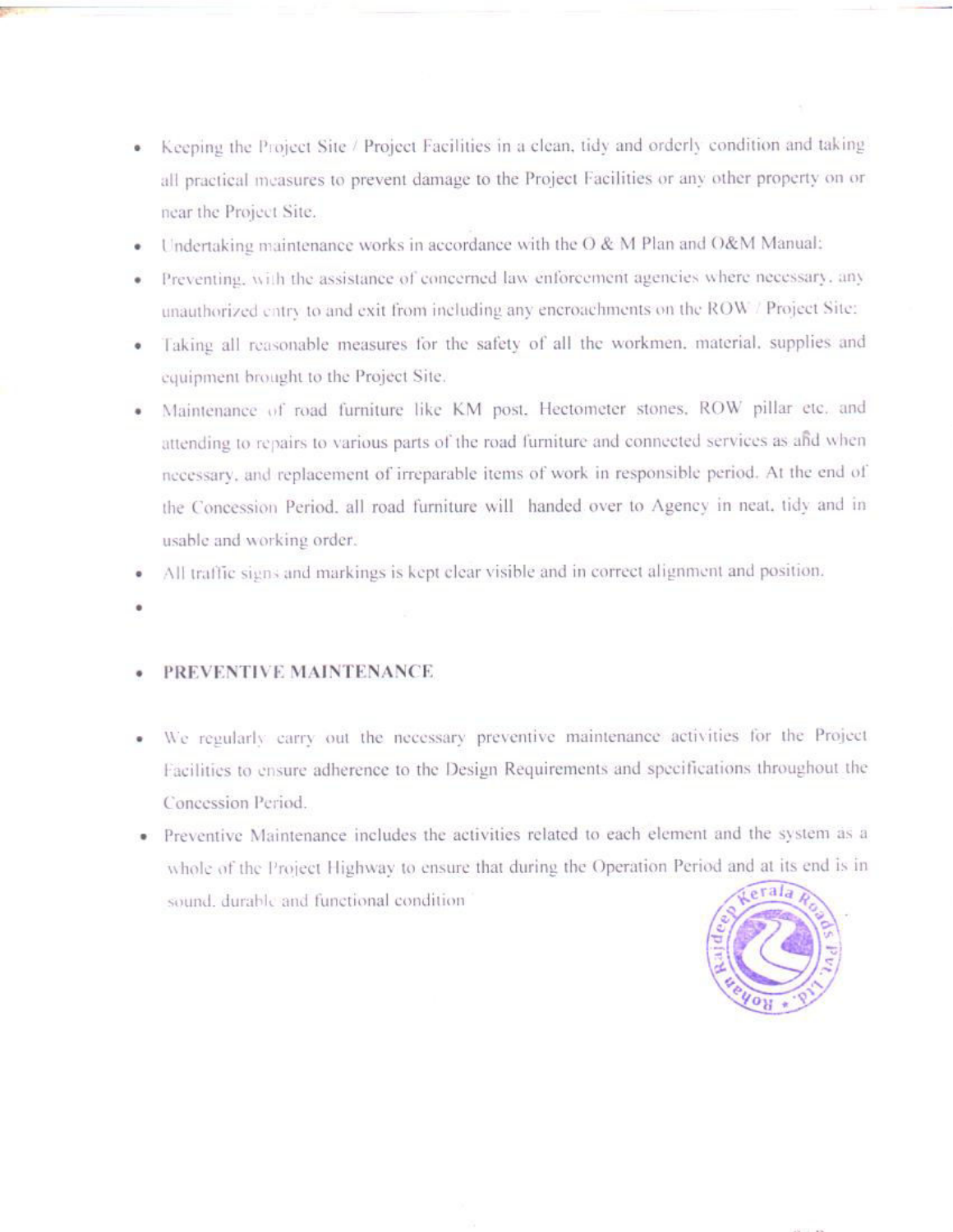### PERIODIC MAINTENANCE

- Carriageway
- a) The activities will be carried out as and when required and at least once between 5th and 7th year (from COD) within the Operation period. Road marking as specified and other road side features is restored to meet the relevant standards to the satisfaction of the Independent Engineer.
- b) The periodic maintenance activities includes profile corrective course of the road pavement overlaid with the periodic renewal of the wearing course.
- c) The paved shoulders are found to be in good condition.
- d) The periodic renewal will result in improvement of the riding quality, meeting road roughness as per the standards.
- c) Road marking as specified and other roadside features wherever required is restored to meet the relevant standard specified.
- f) Any other repairs as suggested by IE is carried out
- g) No damage due to impact is observed to Crash Barrier.

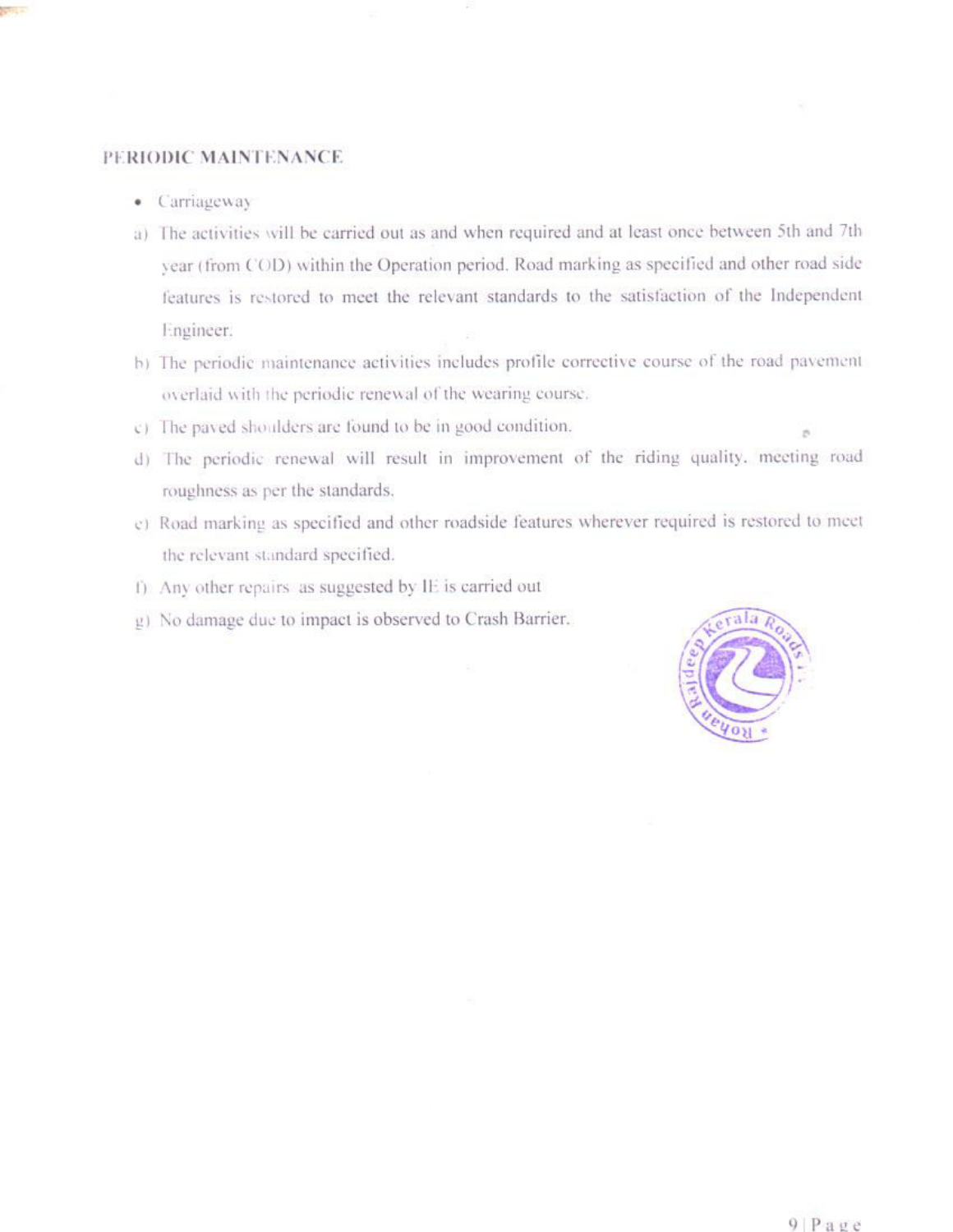# $\mathcal{D}$  $SECTION - III$ a. Vidhyanagar-Seethangoli Road b. Uppala-Kaniyana Road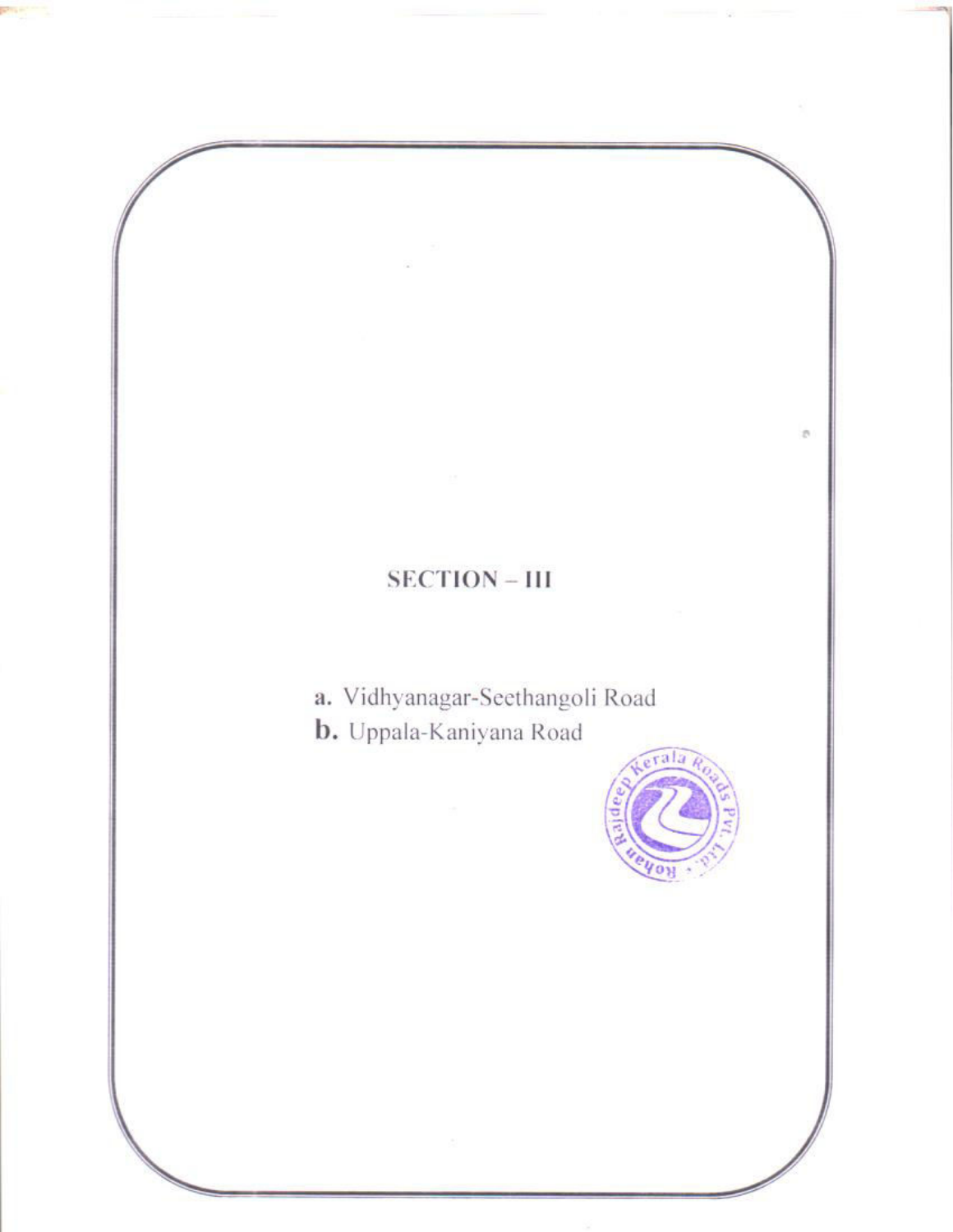|                                                                                                                                                                                                                                   | <b>State Road Improvement Project Package-A</b>             |                       |                |                                                                                                                               |                         |                                                            |            |              |                                        |              |      |                          |            |              |                            |             |                       |            |              |                             |                        |         |             |              |             |                       |           | <b>Schedule K</b> |             |              |                       |  |  |  |
|-----------------------------------------------------------------------------------------------------------------------------------------------------------------------------------------------------------------------------------|-------------------------------------------------------------|-----------------------|----------------|-------------------------------------------------------------------------------------------------------------------------------|-------------------------|------------------------------------------------------------|------------|--------------|----------------------------------------|--------------|------|--------------------------|------------|--------------|----------------------------|-------------|-----------------------|------------|--------------|-----------------------------|------------------------|---------|-------------|--------------|-------------|-----------------------|-----------|-------------------|-------------|--------------|-----------------------|--|--|--|
| Rehabilitation of State Highways Major District Roads Package A (Modified) - (Kasaragod District) in the state of Kerala Under -<br>Kerala State Highway Improvement Project :<br>DBFMT on Anuity basis total length of 25.00 Km. |                                                             |                       |                |                                                                                                                               |                         |                                                            |            |              |                                        |              |      |                          |            |              |                            |             |                       |            |              |                             |                        |         |             |              | Form OM06   |                       |           |                   |             |              |                       |  |  |  |
|                                                                                                                                                                                                                                   | Name of Road:- Uppala-Kaniyana road                         |                       |                |                                                                                                                               |                         |                                                            |            |              |                                        |              |      |                          |            |              |                            |             |                       |            |              |                             |                        |         |             |              |             |                       |           |                   |             |              |                       |  |  |  |
|                                                                                                                                                                                                                                   | <b>MONTHLY WORKS PROGRAM PLAN</b>                           |                       |                |                                                                                                                               |                         |                                                            |            |              |                                        |              |      |                          |            |              |                            |             |                       |            |              |                             |                        |         |             |              |             |                       |           |                   |             |              |                       |  |  |  |
|                                                                                                                                                                                                                                   | Concessionaire : ROHAN RAJDEEP KERALA ROAD PROJECTS LIMITED |                       |                |                                                                                                                               |                         | Project Road Name: Vidhyanagar-Seethangoli road (9.400 KM) |            |              |                                        |              |      |                          |            |              |                            |             |                       |            |              |                             |                        |         |             |              |             |                       |           |                   |             |              |                       |  |  |  |
|                                                                                                                                                                                                                                   | Period from: 01-03-2020 to 31-03-2020                       |                       |                |                                                                                                                               |                         |                                                            |            |              |                                        |              |      |                          |            |              |                            |             |                       |            |              |                             |                        |         |             |              |             |                       |           |                   |             |              |                       |  |  |  |
|                                                                                                                                                                                                                                   | <b>Standard</b><br>Work item (Activity)                     | Location              | Gang<br>size   | Equipmets $\begin{bmatrix} \frac{1}{2} & \frac{1}{2} \\ \frac{1}{2} & \frac{1}{2} \\ \frac{1}{2} & \frac{1}{2} \end{bmatrix}$ |                         | 1-Mar-2020                                                 | 2-Mar-2020 |              | 3-Mar-2020<br>4-Mar-2020<br>5-Mar-2020 | 6-Mar-2020   |      | 7-Mar-2020<br>8-Mar-2020 | 9-Mar-2020 | 707-sew-0    | 11-Mar-2020<br>12-Mar-2020 | 13-Mar-20   | 14-Mar-202<br>15-Mar- | )202-1eW-9 | 17-Mar-202   | )<br>18-Mar-21<br>18-Mar-21 | 21-Mar-20<br>)2-Mar-02 | 22-Mar- | 23-Mar-2020 | 24-Mar-202   | 25-Mar-2020 | 202-10N-72<br>26-Mar- | 202-ww-8Z | 29-Mar-           | 30-Mar-2020 | 31-Mar-2020  | <b>Remarks</b>        |  |  |  |
| No.                                                                                                                                                                                                                               | Name                                                        |                       |                |                                                                                                                               |                         | S                                                          | <b>M</b>   | $\mathbf{T}$ | $W$ T                                  | $\mathbf{F}$ | ls l | $\mathsf{s}$             | M          | $\mathbf{T}$ | <b>W</b> <sub>I</sub>      | $\mathsf F$ | <b>S</b>              | M<br>S.    | $\mathbf{T}$ | <b>WIT</b>                  | $\mathbf F$<br>s       | s.      | M           | $\mathbf{r}$ | w I T       | $\mathbf{F}$          | S.        |                   | $S$ M       | $\mathbf{T}$ |                       |  |  |  |
| A                                                                                                                                                                                                                                 | <b>Cleaning Activity</b>                                    |                       |                |                                                                                                                               |                         |                                                            |            |              |                                        |              |      |                          |            |              |                            |             |                       |            |              |                             |                        |         |             |              |             |                       |           |                   |             |              |                       |  |  |  |
|                                                                                                                                                                                                                                   | Cleaning of Grass, Debris                                   | 4+500 TO<br>$9 + 400$ | $\overline{4}$ | Grass cutting<br>machine,knife,ha  <br>nd saw                                                                                 | 2 week                  |                                                            |            |              |                                        |              |      |                          |            |              |                            |             |                       |            |              |                             |                        |         |             |              |             |                       |           |                   |             |              | Routine activity      |  |  |  |
| ii.                                                                                                                                                                                                                               | Cleaning of Kilometer Stone, Guard Stone,<br>foot path      | 0+000 to<br>$9 + 400$ | $\overline{c}$ | broom, knife, wipe<br>rs                                                                                                      | 2 week                  |                                                            |            |              |                                        |              |      |                          |            |              |                            |             |                       |            |              |                             |                        |         |             |              |             |                       |           |                   |             |              | Routine activity      |  |  |  |
| iii                                                                                                                                                                                                                               | Cleaning of Road signage board                              | 0+000 to<br>$9 + 400$ | 2              | cleaning<br>towel, cleaning<br>liquid                                                                                         | 7 days                  |                                                            |            |              |                                        |              |      |                          |            |              |                            |             |                       |            |              |                             |                        |         |             |              |             |                       |           |                   |             |              | Routine activity      |  |  |  |
| iv                                                                                                                                                                                                                                | Cleaning of Bus Shelters and Bus Bays                       | 0+000 to<br>$9 + 400$ | 2              | Broom,cleaning<br>tools                                                                                                       | 10 days                 |                                                            |            |              |                                        |              |      |                          |            |              |                            |             |                       |            |              |                             |                        |         |             |              |             |                       |           |                   |             |              | Routine activity      |  |  |  |
| в                                                                                                                                                                                                                                 | <b>Road Activity if Persists</b>                            |                       |                |                                                                                                                               |                         |                                                            |            |              |                                        |              |      |                          |            |              |                            |             |                       |            |              |                             |                        |         |             |              |             |                       |           |                   |             |              |                       |  |  |  |
|                                                                                                                                                                                                                                   | Repairing of Pot holes, Crack Sealing                       | 0+000 to<br>$9 + 400$ | 6              | Grass cutting<br>machine,knife,ha<br>nd saw                                                                                   | 2 days<br>for<br>repair |                                                            |            |              |                                        |              |      |                          |            |              |                            |             |                       |            |              |                             |                        |         |             |              |             |                       |           |                   |             |              | <b>Emergency work</b> |  |  |  |
| -ii                                                                                                                                                                                                                               | Preparation of Earthen Shoulder due to Rain cuts            | 0+000 to<br>$9 + 400$ | $\overline{4}$ | broom, knife, wipe<br>rs                                                                                                      | 3 weeks                 |                                                            |            |              |                                        |              |      |                          |            |              |                            |             |                       |            |              |                             |                        |         |             |              |             |                       |           |                   |             |              | Routine activity      |  |  |  |
| iii                                                                                                                                                                                                                               | Re-painting of Thermoplastic road paint                     | 0+000 to<br>$9 + 400$ | 5              | cleaning<br>towel, cleaning<br>liquid                                                                                         | 2 week                  |                                                            |            |              |                                        |              |      |                          |            |              |                            |             |                       |            |              |                             |                        |         |             |              |             |                       |           |                   |             |              | Routine activity      |  |  |  |
| iv                                                                                                                                                                                                                                | Re-fixing of missing Road sign board                        | 0+000 to<br>$9 + 400$ | $\overline{c}$ | Broom, cleaning<br>tools                                                                                                      | 5 days                  |                                                            |            |              |                                        |              |      |                          |            |              |                            |             |                       |            |              |                             |                        |         |             |              |             |                       |           |                   |             |              | Routine activity      |  |  |  |
| $\mathsf{v}$                                                                                                                                                                                                                      | Re-Casting, painting of breakage kerb stone                 | 0+000 to<br>$9 + 400$ | 2              | Broom, cleaning<br>tools, painting<br>tools,paint                                                                             | 6 days                  |                                                            |            |              |                                        |              |      |                          |            |              |                            |             |                       |            |              |                             |                        |         |             |              |             |                       |           |                   |             |              | Routine activity      |  |  |  |
| C                                                                                                                                                                                                                                 | <b>Culvert Activity</b>                                     |                       |                |                                                                                                                               |                         |                                                            |            |              |                                        |              |      |                          |            |              |                            |             |                       |            |              |                             |                        |         |             |              |             |                       |           |                   |             |              |                       |  |  |  |
|                                                                                                                                                                                                                                   | Repairing Structural cracks, painting etc.                  | 0+000 to<br>$9 + 400$ | 5              | Cleaning<br>tools, painting<br>tools                                                                                          | 2 days<br>for<br>repair |                                                            |            |              |                                        |              |      |                          |            |              |                            |             |                       |            |              |                             |                        |         |             |              |             |                       |           |                   |             |              | Routine activity      |  |  |  |
| -ii                                                                                                                                                                                                                               | Culvert outlet cleaning work, debris removal                | 0+000 to<br>$9 + 400$ | $\overline{c}$ | Cleaning tools                                                                                                                | 2 week                  |                                                            |            |              |                                        |              |      |                          |            |              |                            |             |                       |            |              |                             |                        |         |             |              |             |                       |           |                   |             |              |                       |  |  |  |
|                                                                                                                                                                                                                                   | <b>Miscellaneous Activities</b>                             |                       |                |                                                                                                                               |                         |                                                            |            |              |                                        |              |      |                          |            |              |                            |             |                       |            |              |                             |                        |         |             |              |             |                       |           |                   |             |              |                       |  |  |  |
|                                                                                                                                                                                                                                   | Cleaning of foot path, joints, gutters, vent holes<br>etc.  | 0+000 to<br>$9 + 400$ | 3              | Cleaning tools                                                                                                                | 2 week                  |                                                            |            |              |                                        |              |      |                          |            |              |                            |             |                       |            |              |                             |                        |         |             |              |             |                       |           |                   |             |              | Routine activity      |  |  |  |
| ji.                                                                                                                                                                                                                               | Paint work for hand rail, parapets, etc. (If<br>Required)   |                       |                |                                                                                                                               |                         |                                                            |            |              |                                        |              |      |                          |            |              |                            |             |                       |            |              |                             |                        |         |             |              |             |                       |           |                   |             |              |                       |  |  |  |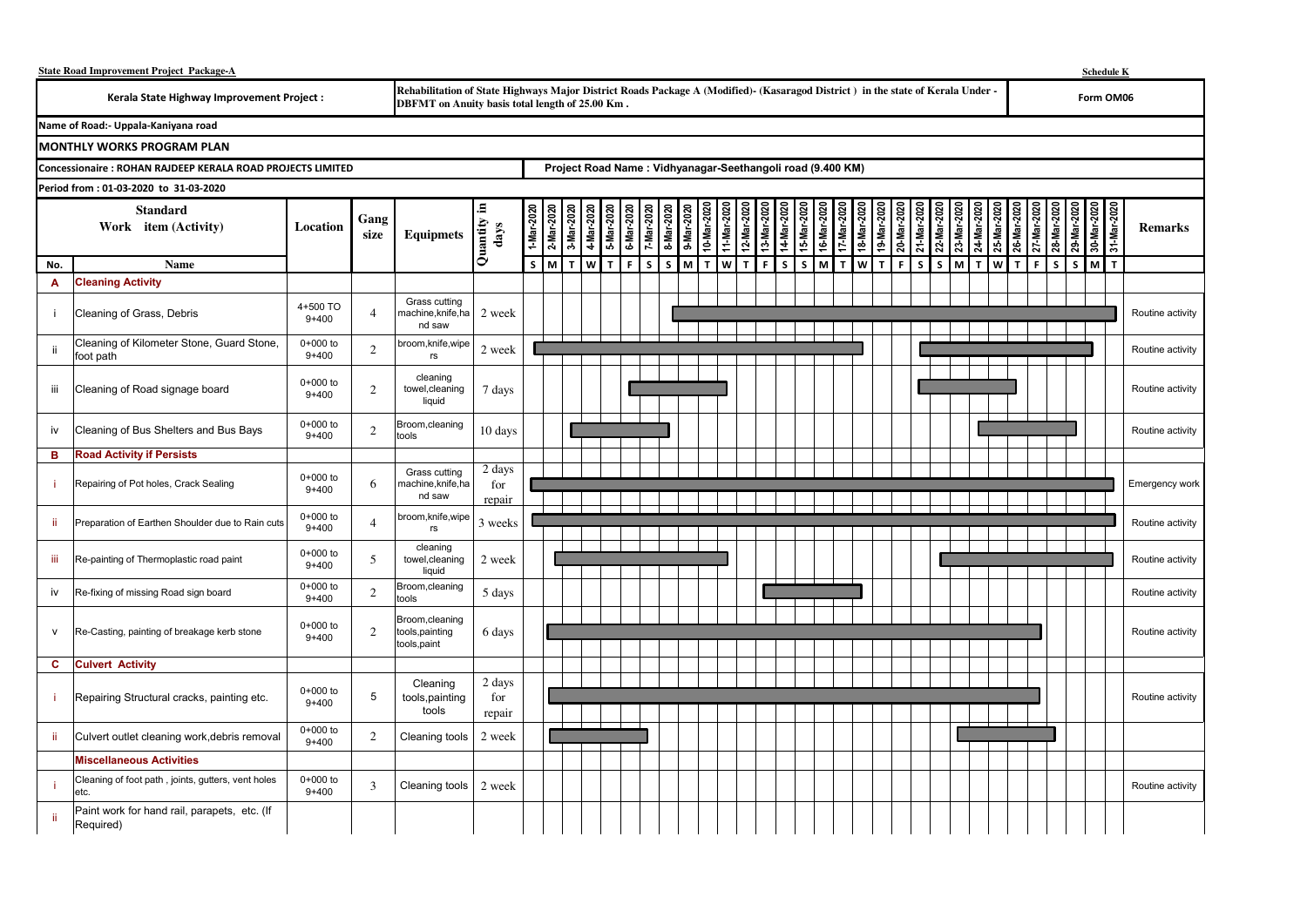| D   | <b>Drainage Work</b>                                            |                             |        |                                |         |  |  |  |  |  |  |  |  |  |  |  |  |                  |
|-----|-----------------------------------------------------------------|-----------------------------|--------|--------------------------------|---------|--|--|--|--|--|--|--|--|--|--|--|--|------------------|
|     | Checking all obstruction for side drain, chute &<br>catch pits  | 0+000 to<br>$8 + 400$       | $\sim$ | Cutting<br>tools, tractor, jcb | 2 week  |  |  |  |  |  |  |  |  |  |  |  |  | Routine activity |
| Е.  | <b>Plantation work</b>                                          |                             |        |                                |         |  |  |  |  |  |  |  |  |  |  |  |  |                  |
|     | New plants planting and shaping                                 |                             |        |                                |         |  |  |  |  |  |  |  |  |  |  |  |  |                  |
| -ii | Watering of new plants, old plants and<br>shrubs on landscaping | $0+000,3+100,$<br>$3 + 300$ |        | Water<br>tanker, hose<br>pipe  | 4 weeks |  |  |  |  |  |  |  |  |  |  |  |  | Routine activity |
| F   | <b>Miscelleneous Works</b>                                      |                             |        |                                |         |  |  |  |  |  |  |  |  |  |  |  |  |                  |
| G   | <b>Emergency works</b>                                          |                             |        |                                |         |  |  |  |  |  |  |  |  |  |  |  |  |                  |
|     |                                                                 |                             |        |                                |         |  |  |  |  |  |  |  |  |  |  |  |  |                  |
|     |                                                                 |                             |        |                                |         |  |  |  |  |  |  |  |  |  |  |  |  |                  |

**Note : The above Repairs and Rectifications shall be carried out only if there persists any defects/if necessary.**

Concessionare : Client :

signature : signature :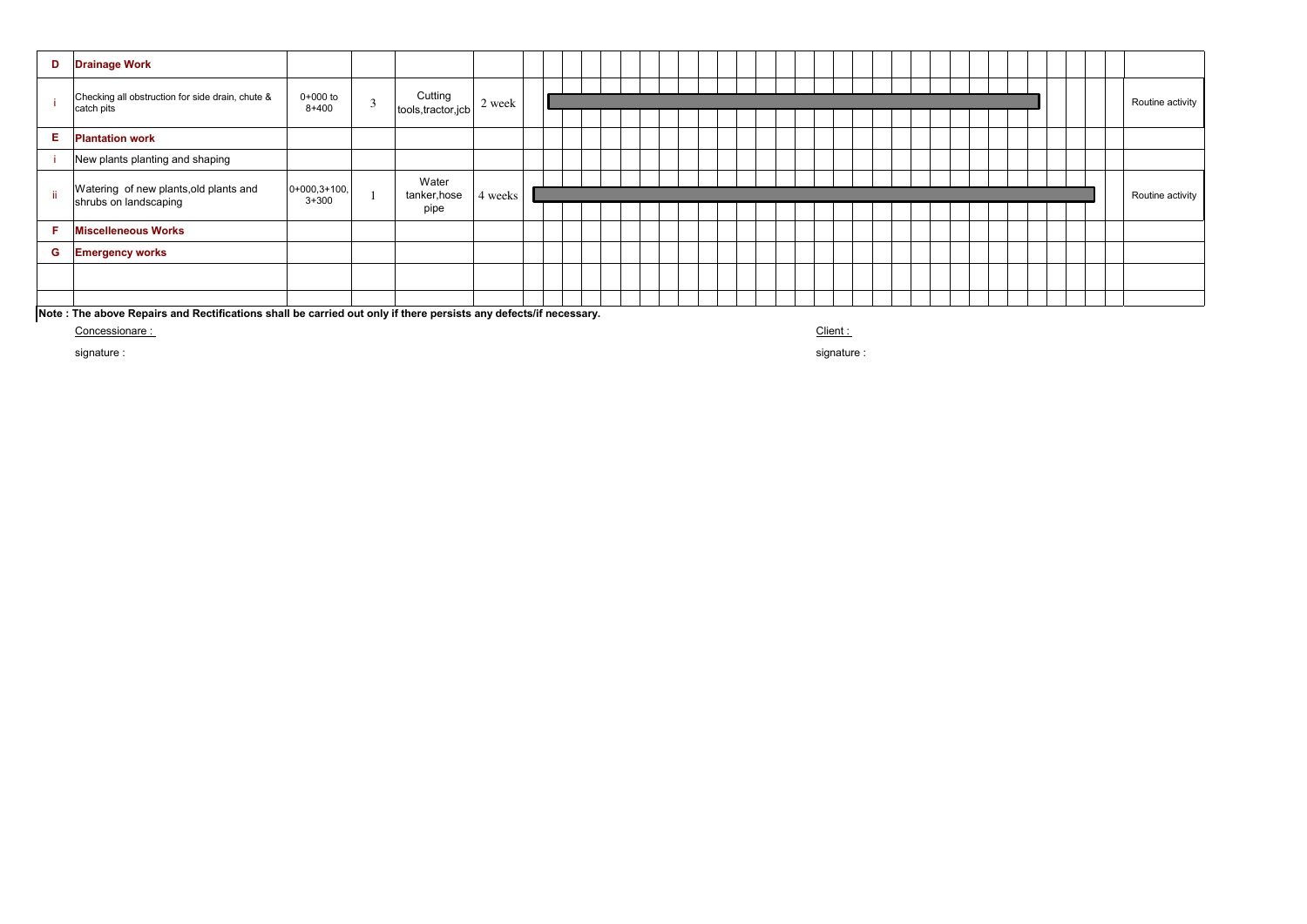|              | <b>State Road Improvement Project Package-A</b><br>Rehabilitation of State Highways Major District Roads Package A (Modified)- (Kasaragod District) in the state of Kerala Under -<br>Kerala State Highway Improvement Project :<br>DBFMT on Anuity basis total length of 25.00 Km. |                        |                |                                                   |                                      |              |                                                    |           |            |                          |                   |           |              |          |                        |              |        | <b>Schedule K</b> |         |          |                    |                    |          |            |           |           |                   |          |              |           |                        |                  |  |
|--------------|-------------------------------------------------------------------------------------------------------------------------------------------------------------------------------------------------------------------------------------------------------------------------------------|------------------------|----------------|---------------------------------------------------|--------------------------------------|--------------|----------------------------------------------------|-----------|------------|--------------------------|-------------------|-----------|--------------|----------|------------------------|--------------|--------|-------------------|---------|----------|--------------------|--------------------|----------|------------|-----------|-----------|-------------------|----------|--------------|-----------|------------------------|------------------|--|
|              |                                                                                                                                                                                                                                                                                     |                        |                |                                                   |                                      |              |                                                    |           |            |                          |                   |           |              |          |                        |              |        |                   |         |          |                    |                    |          |            |           |           |                   |          |              |           | Form OM06              |                  |  |
|              | Name of Road:- Uppala-Kaniyana road                                                                                                                                                                                                                                                 |                        |                |                                                   |                                      |              |                                                    |           |            |                          |                   |           |              |          |                        |              |        |                   |         |          |                    |                    |          |            |           |           |                   |          |              |           |                        |                  |  |
|              | <b>MONTHLY WORKS PROGRAM PLAN</b>                                                                                                                                                                                                                                                   |                        |                |                                                   |                                      |              |                                                    |           |            |                          |                   |           |              |          |                        |              |        |                   |         |          |                    |                    |          |            |           |           |                   |          |              |           |                        |                  |  |
|              | <b>Concessionaire: ROHAN RAJDEEP KERALA ROAD PROJECTS LIMITED</b>                                                                                                                                                                                                                   |                        |                |                                                   |                                      |              | Project Road Name: Uppala-Kaniyana road (15.600KM) |           |            |                          |                   |           |              |          |                        |              |        |                   |         |          |                    |                    |          |            |           |           |                   |          |              |           |                        |                  |  |
|              | Period from: 01-03-2020 to 31-03-2020                                                                                                                                                                                                                                               |                        |                |                                                   |                                      |              |                                                    |           |            |                          |                   |           |              |          |                        |              |        |                   |         |          |                    |                    |          |            |           |           |                   |          |              |           |                        |                  |  |
|              | <b>Standard</b><br>Work item (Activity)                                                                                                                                                                                                                                             | Location               | Gang<br>size   | <b>Equipmets</b>                                  | ⋴<br>$\overline{Quantity}$ i<br>days | 1-Mar-202    | 3-Mar-202<br>2-Mar-202                             | 4-Mar-202 | 5-Mar-2020 | 6-Mar-2020<br>7-Mar-2020 | 8-Mar-202         | 9-Mar-202 | 10-Mar-20    | 11-Mar-3 | 12-Mar-202<br>13-Mar-3 | 14-Mar-202   | 5-Mar- | 16-Mar-202        | l7-Mar- | 18-Mar-3 | 20-Mar-<br>19-Mar- | 21-Mar-20          | 22-Mar-3 | 23-Mar-202 | 24-Mar-20 | 25-Mar-20 | 26-Mar-2          | 27-Mar-2 | 28-Mar-      | 29-Mar-20 | 31-Mar-202<br>30-Mar-2 | <b>Remarks</b>   |  |
| No.          | Name                                                                                                                                                                                                                                                                                |                        |                |                                                   |                                      | $\mathsf{s}$ | M<br>т                                             | W         | T          | F.                       | $\mathsf{s}$<br>s | Iм        | $\mathbf{T}$ | W        | $\mathbf{T}$<br>F.     | $\mathsf{s}$ | S.     | M                 | T.      | W        | $\mathbf{T}$       | $\mathsf{s}$<br>F. |          | s          | мІт       |           | w<br>$\mathbf{T}$ | F.       | $\mathsf{s}$ | s         | M<br>$\mathbf{r}$      |                  |  |
| A            | <b>Cleaning Activity</b>                                                                                                                                                                                                                                                            |                        |                |                                                   |                                      |              |                                                    |           |            |                          |                   |           |              |          |                        |              |        |                   |         |          |                    |                    |          |            |           |           |                   |          |              |           |                        |                  |  |
| ÷            | Cleaning of Grass, Debris                                                                                                                                                                                                                                                           | 8+000 to<br>$10 + 500$ | $\overline{4}$ | Grass cutting<br>machine,knife,ha<br>nd saw       | 2 week                               |              |                                                    |           |            |                          |                   |           |              |          |                        |              |        |                   |         |          |                    |                    |          |            |           |           |                   |          |              |           |                        | Routine activity |  |
| ii.          | Cleaning of Kilometer Stone, Guard Stone,<br>foot path                                                                                                                                                                                                                              | 0+000 to<br>$8 + 600$  | 2              | broom, knife, wipe<br>$r\mathbf{s}$               | 2 week                               |              |                                                    |           |            |                          |                   |           |              |          |                        |              |        |                   |         |          |                    |                    |          |            |           |           |                   |          |              |           |                        | Routine activity |  |
| Ϊİ           | Cleaning of Road signage board                                                                                                                                                                                                                                                      | $0+000$ to<br>15+600   | 2              | cleaning<br>towel, cleaning<br>liquid             | 7 days                               |              |                                                    |           |            |                          |                   |           |              |          |                        |              |        |                   |         |          |                    |                    |          |            |           |           |                   |          |              |           |                        | Routine activity |  |
| iv           | Cleaning of Bus Shelters and Bus Bays                                                                                                                                                                                                                                               | 0+000 to<br>15+600     | 2              | Broom, cleaning<br>tools                          | 10 days                              |              |                                                    |           |            |                          |                   |           |              |          |                        |              |        |                   |         |          |                    |                    |          |            |           |           |                   |          |              |           |                        | Routine activity |  |
| B            | <b>Road Activity if Persists</b>                                                                                                                                                                                                                                                    |                        |                |                                                   |                                      |              |                                                    |           |            |                          |                   |           |              |          |                        |              |        |                   |         |          |                    |                    |          |            |           |           |                   |          |              |           |                        |                  |  |
| ÷ĭ.          | Repairing of Pot holes, Crack Sealing                                                                                                                                                                                                                                               | $0+000$ to<br>$15+600$ | 6              | Grass cutting<br>machine,knife,ha<br>nd saw       | 2 days<br>for<br>repair              |              |                                                    |           |            |                          |                   |           |              |          |                        |              |        |                   |         |          |                    |                    |          |            |           |           |                   |          |              |           |                        | Emergency work   |  |
| -ii          | Preparation of Earthen Shoulder due to Rain cuts                                                                                                                                                                                                                                    | $0+000$ to<br>$15+600$ | $\overline{A}$ | broom, knife, wipe<br>rs                          | 3 weeks                              |              |                                                    |           |            |                          |                   |           |              |          |                        |              |        |                   |         |          |                    |                    |          |            |           |           |                   |          |              |           |                        | Routine activity |  |
| Ш            | Re-painting of Thermoplastic road paint                                                                                                                                                                                                                                             | $0+000$ to<br>15+600   | 5              | cleaning<br>towel, cleaning<br>liquid             | 2 week                               |              |                                                    |           |            |                          |                   |           |              |          |                        |              |        |                   |         |          |                    |                    |          |            |           |           |                   |          |              |           |                        | Routine activity |  |
| iv           | Re-fixing of missing Road sign board                                                                                                                                                                                                                                                | $0+000$ to<br>15+600   | $\overline{2}$ | Broom, cleaning<br>tools                          | 5 days                               |              |                                                    |           |            |                          |                   |           |              |          |                        |              |        |                   |         |          |                    |                    |          |            |           |           |                   |          |              |           |                        | Routine activity |  |
| $\mathsf{V}$ | Re-Casting, painting of breakage kerb stone                                                                                                                                                                                                                                         | $0+000$ to<br>15+600   | 2              | Broom, cleaning<br>tools, painting<br>tools,paint | 6 days                               |              |                                                    |           |            |                          |                   |           |              |          |                        |              |        |                   |         |          |                    |                    |          |            |           |           |                   |          |              |           |                        | Routine activity |  |
| c            | <b>Culvert Activity</b>                                                                                                                                                                                                                                                             |                        |                |                                                   |                                      |              |                                                    |           |            |                          |                   |           |              |          |                        |              |        |                   |         |          |                    |                    |          |            |           |           |                   |          |              |           |                        |                  |  |
| ÷i.          | Repairing Structural cracks, painting etc.                                                                                                                                                                                                                                          | $0+000$ to<br>15+600   | 5              | Cleaning<br>tools, painting<br>tools              | 2 days<br>for<br>repair              |              |                                                    |           |            |                          |                   |           |              |          |                        |              |        |                   |         |          |                    |                    |          |            |           |           |                   |          |              |           |                        | Routine activity |  |
| ji.          | Culvert outlet cleaning work, debris removal                                                                                                                                                                                                                                        | 0+000 to<br>15+600     | 2              | Cleaning tools                                    | 2 week                               |              |                                                    |           |            |                          |                   |           |              |          |                        |              |        |                   |         |          |                    |                    |          |            |           |           |                   |          |              |           |                        |                  |  |
|              | <b>Miscellaneous Activities</b>                                                                                                                                                                                                                                                     |                        |                |                                                   |                                      |              |                                                    |           |            |                          |                   |           |              |          |                        |              |        |                   |         |          |                    |                    |          |            |           |           |                   |          |              |           |                        |                  |  |
| -i.          | Cleaning of foot path, joints, gutters, vent holes<br>etc.                                                                                                                                                                                                                          | $0+000$ to<br>$15+600$ | 3              | Cleaning tools                                    | 2 week                               |              |                                                    |           |            |                          |                   |           |              |          |                        |              |        |                   |         |          |                    |                    |          |            |           |           |                   |          |              |           |                        | Routine activity |  |
| ji           | Paint work for hand rail, parapets, etc. (If<br>Required)                                                                                                                                                                                                                           |                        |                |                                                   |                                      |              |                                                    |           |            |                          |                   |           |              |          |                        |              |        |                   |         |          |                    |                    |          |            |           |           |                   |          |              |           |                        |                  |  |